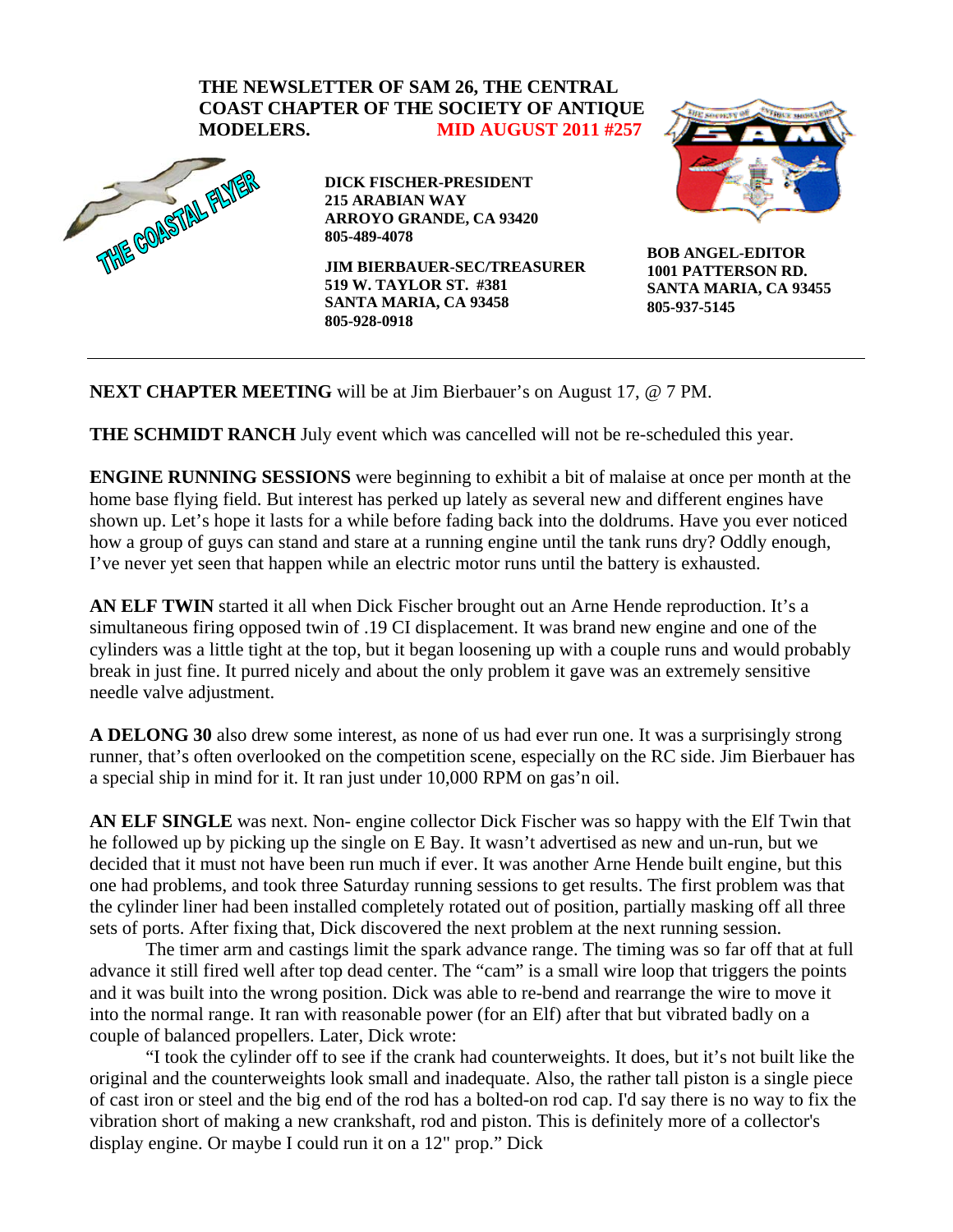**AN ARDEN 19** was run later. Arden's in both sizes (09 and 19) are just about the "snappiest", springiest engines you'll ever come across. That is, they pop over so crisply when you prop them that they seem really eager to run. This one was mine (Editor's), and here's why they seem so enthusiastic:

First the piston and cylinder are very round and they stay round because of basic engine design. It has 360° porting with four bypasses arranged evenly around the circumference. That means the four exhausts are also evenly spaced. The one piece all steel cylinder is screwed into the case. There is no distortion from one sided bypasses and exhaust being squeezed inside a non-symmetrical case of a different metal having a different rate of thermal expansion.

And my memory may be fuzzy, but I believe Arden wristpins are a ball and socket type similar to the small Cox'es. A conventional wrist pin can offer a small chance for distortion, compared to an assembly that is perfectly round. And the head screws in with no bolt down machine screws to distort anything. All this contributes to complete roundness of the piston/cylinder combination.

Many, possibly most Ardens have ball bearing crankshaft mounting. Also the engine sports a roller cam follower, which is so smooth that you don't feel any "bump" or timer friction as you turn the engine over slowly. This one ran about 11,400 RPM on alky FAI fuel and a Rev Up 8-5. The timer was at 34° advance, and would probably have accepted more advance without complaining.

But in running mine I did have a problem for which I mostly blame myself. The prop slipped a bit after I tightened it, so I tightened it some more. The fragile (sleeve type) prop screw broke. Repro prop screws are available from Woody Bartelt, but I elected to make a new one from materials on hand. I made a different type, more like the ones on a McCoy 60 or Atwood 60. It uses a flat prop washer eliminating Ardens odd little streamlined prop washer.

But in measuring for the new screw, I found the original problem, which was that the stock screw is too long for many props and the prop had slipped because the screw was bottoming out against the crank. So my heavy handed tightening had snapped it in two. If you plan on running an Arden with a prop hub thickness of about 3/8" or less, I'd recommend shortening that prop screw to prevent a similar problem. You could try to find a suitable washer to put behind the Arden prop washer, but you're unlikely to find one with OD and ID measurements that fit well and look right.

I checked out an Arden .09 and found that its' prop screw could also be too long for many thin prop hubs.

**MORE ELF**. Dick Fischer forwarded more information on the reason for the vibration in the Elf single. Here's Dick:

"Trying to understand why the repro Elf vibrated so badly, I missed the elephant in the room the first time around. While leafing thought the Elf book last night I happened to notice mention of an ALUMINUM piston. That seemed hard to believe since it has no rings, but there are several references to the aluminum piston, including Calkin's search for a low expansion alloy that wouldn't seize up in the steel liner as the engine got hot.

So I took the repro back apart and checked the piston with a magnet just to be certain. Guess what. Magnetic aluminum? The repro piston appears to have the same dimensions as the original, so that means the piston is 3X the weight. Fat chance of getting that to balance." - - Dick

Running a lapped aluminum piston usually gives problems, but it must have worked out on the Elves at their modest running speeds. The repro twin probably has iron pistons also, but vibration is tamed because the opposed cylinders fire simultaneously. In summary, if you ever plan on actually flying an Elf single, avoid the repro's and get an original. That vibration was enough to shake an airframe apart.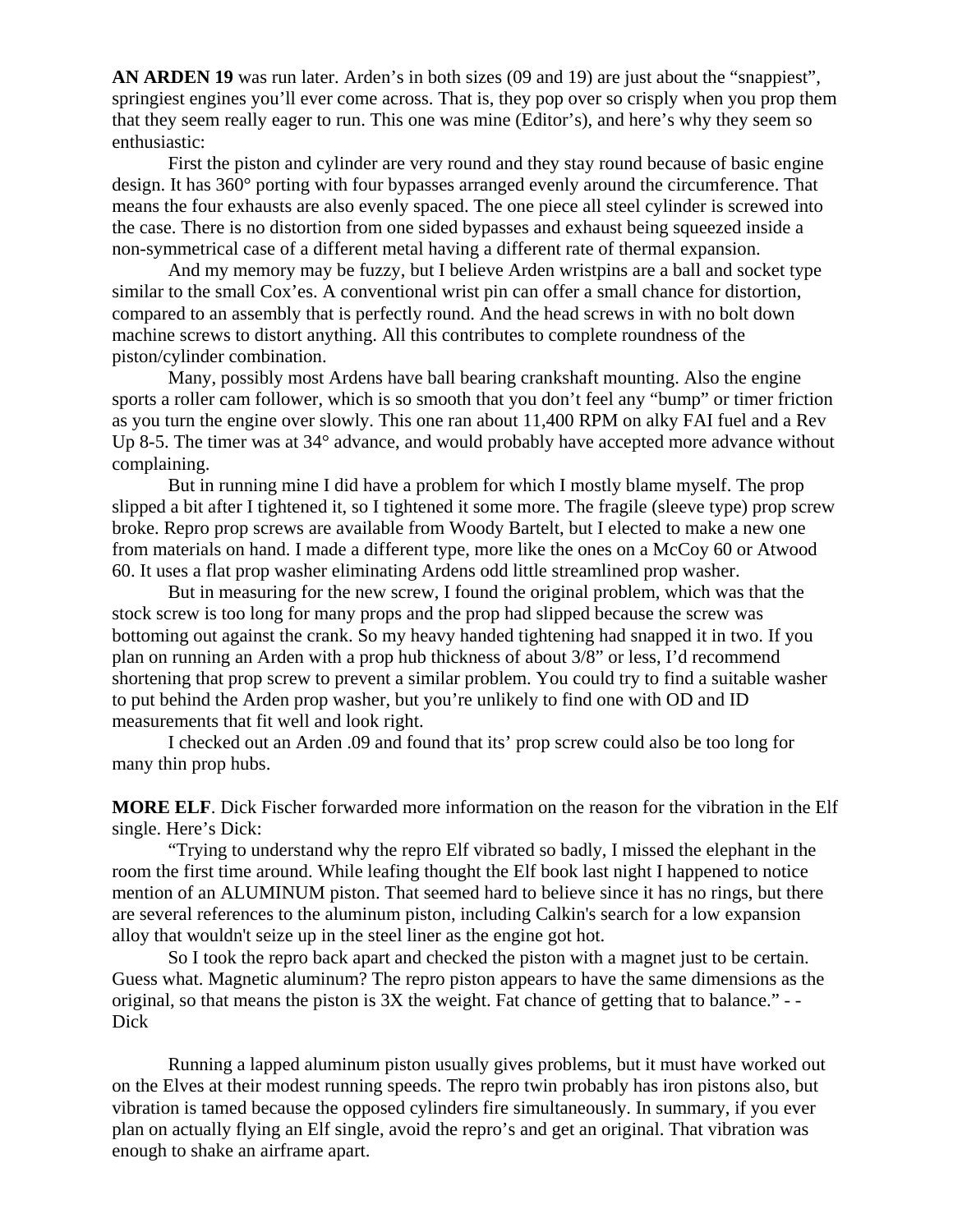

Tandy Walker did a nice restoration job on this Arden. The originals never had a shiny case that pretty and I'd guess that some maintenance might be required to keep it that way, as they tend to turn dark with age.

This one is an ignition version of which most came with a black tank. The later glow versions usually sported a red one as shown. So the factory may have supplied this one as seen, or it could be a replacement tank

Incidentally, I spent some moments trying to unscrew that little round knurled tank filler plug right above the middle of the tank. I finally remembered that it just lifts out and has a restraint to keep from getting lost.

Both color Arden tanks are bakelite and accept either gas or glow fuel.



And here's a Delong 30, which features rear disc rotary induction, similar to Hornet, McCoy, Dooling, etc. Although it's not quite in the same performance class, it's still a good strong running, nice handling engine.

The high mounting lugs are well above the crankshaft centerline and sometimes call for a different motor mount placement in an aircraft.

That aluminum tank is ready to accept either gasoline or alcohol based fuels.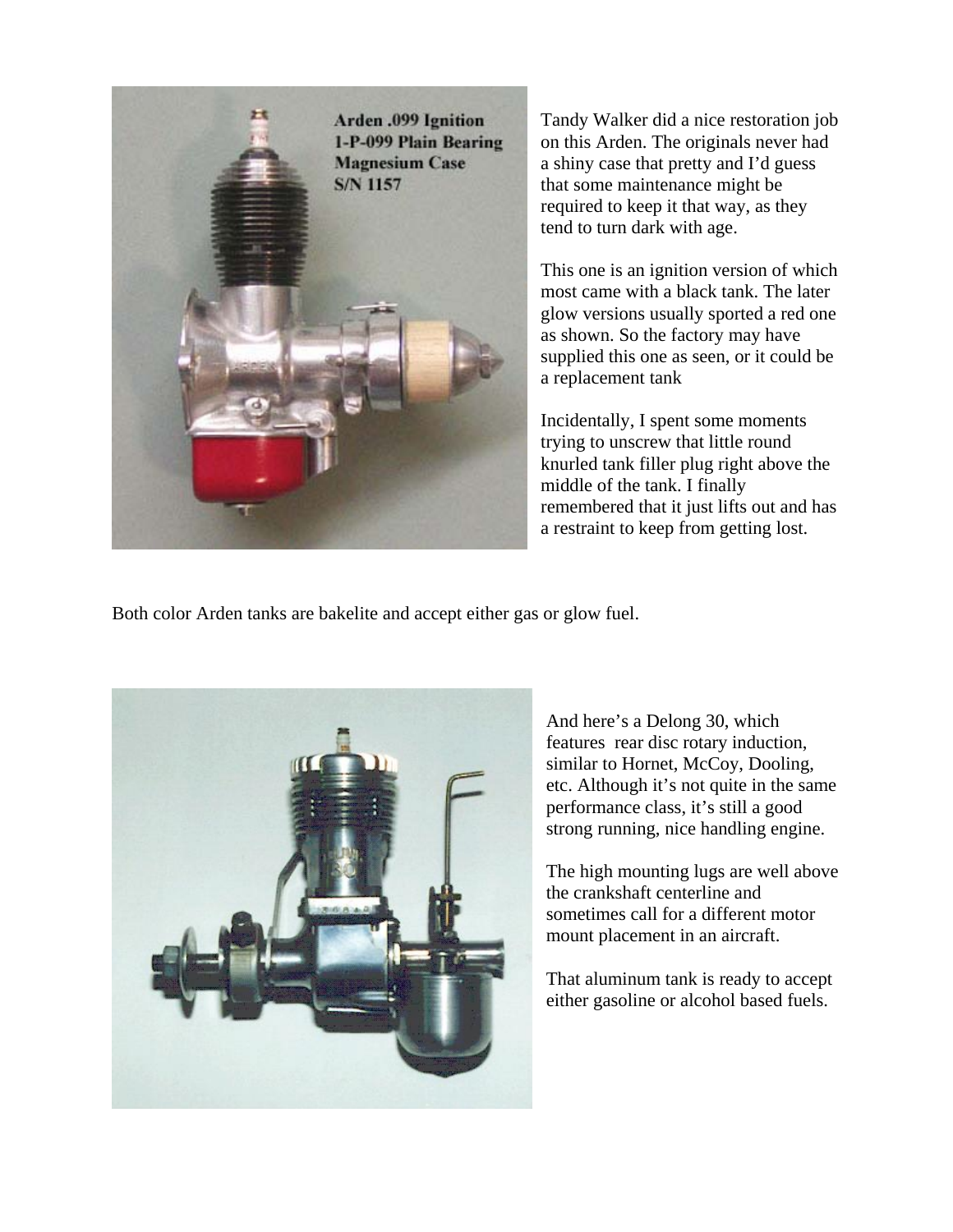## **COLORGIZE 10 TH ANNUAL JOHN POND COMMEMORATIVE Taft California, October 30 & 31, 2010**

*OLDE TYME RC CONTEST* 

Sponsored by SAM 26, the Central coast Chapter Taft California, October 29&30, 2011

SATURDAY: Class A ignition SUNDAY: Class A glow

 $\overline{\phantom{0}}$ 

 Class B glow Class B ignition Class C ignition Class C glow Texaco Antique combined Electric Texaco 1/2A Texaco Ohlsson Sideport 1/2A Scale O/T Glider Brown Jr. LER Speed 400 Electric LMR

 AWARDS: Every entrant will receive a commemorative plaque with space for add-on sticker awards through third place for each event. Also, the John Pond perpetual Sweepstakes trophy is based on all events flown, and the Perpetual Texaco trophy will go to the high time in Texaco. ENTRY FEES are a mere \$8 per event, with a \$38 maximum if paid on initial entry. RULES: SAM and AMA rules for 2009 will be followed with reasonable regularity. SCHEDULE: Registration opens 8:00 A.M. both days. Pilot briefing 9 A.M. Saturday, 8:30 Sunday, with flying immediately after. Last takeoff 4 P.M. Sat., 3 P.M. Sun. BANQUET: Saturday 7 P.M. at the Ranch House, 200 Kern St. near the Caprice motel. Order off the menu. Saturday's awards will be presented.

CHECK with the C.D. mid week before the contest regarding the event. No problems are anticipated, but it's always a good idea before traveling. And remember if there are weather problems where you live, Taft sits in a unique little weather zone of its own. Over the years we've never lost more than 2 or 3 flying hours to wind, rain etc. on any weekend. CAMPING on field is fine, but there are no hookups (bummer, huh?).

805-937-5145 805-489-4078

C.D. Bob Angel Ass't. C.D. Dick Fischer 1001 Patterson Rd. 215 Arabian Way Santa Maria, CA 93455 Arroyo Grande, CA 93420 samrcflier@verizon.net dickfischer@mac.com



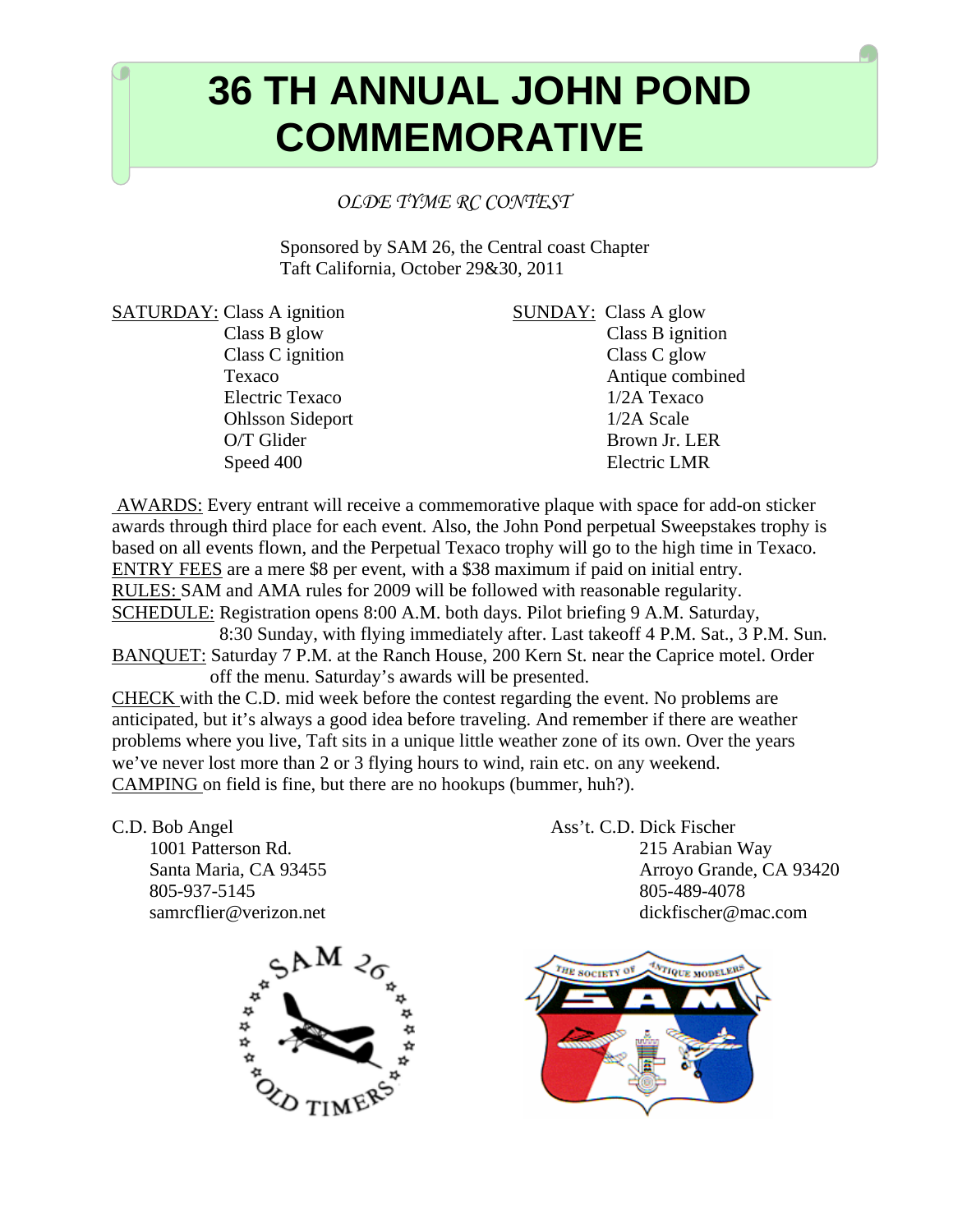A SHORT LOOK BACK IN HISTORY: Here we were in **2008** at the Pond Commemorative.



Dick Fischer signs in with Registrar Hardy Robinson, while the late Dick Griswold monitors the situation.

Don Bishop can be seen in the background charging his yellow Bomber.

The view is looking at the hills North of the Taft flying field.



You can almost feel the tension as Bob Meyering's flight is timed by Bob Holman in the red hat.

Ed Hamler in the white shirt and hat didn't want to lose sight of his ship by turning around for the photo.

In the background at the very right, Don Bishop preps his Bomber with Steve Remington as timer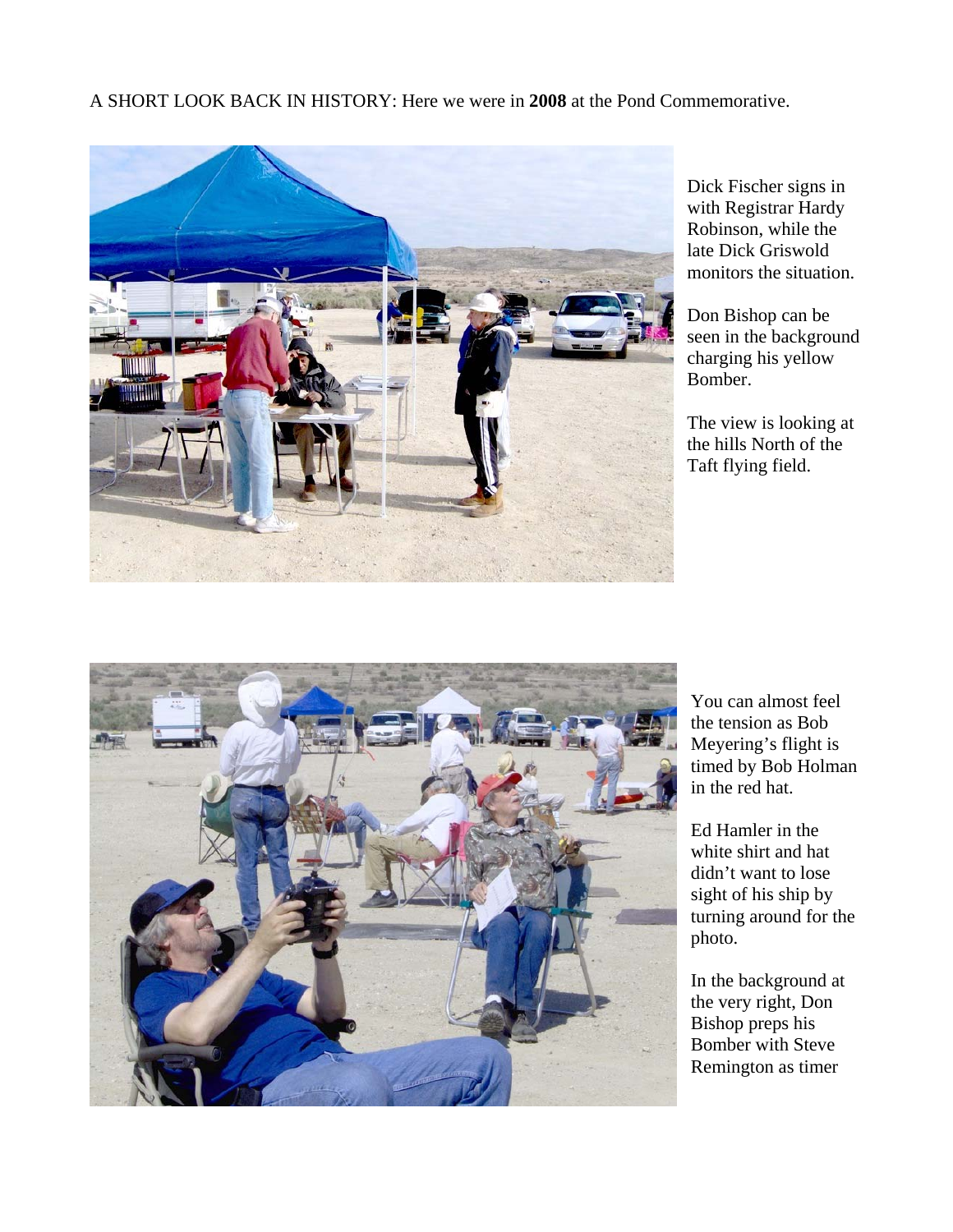## We're still at the 08 Pond event at Taft.



Jim Bierbauer casually sunbathes his tonsils as the late Jose Tellez times for him.

Jim won Texaco with his OS four stroke powered Dallaire.

This view looks Northwest toward the city of Taft.



Dick Fischer won the Brown Jr. LER event flying his new pink Flamingo. Bob Angel times.

Before 2.4GHz, Dick chose channel 13 as probably being less crowded. He soon found several other non-superstitious people had the same idea.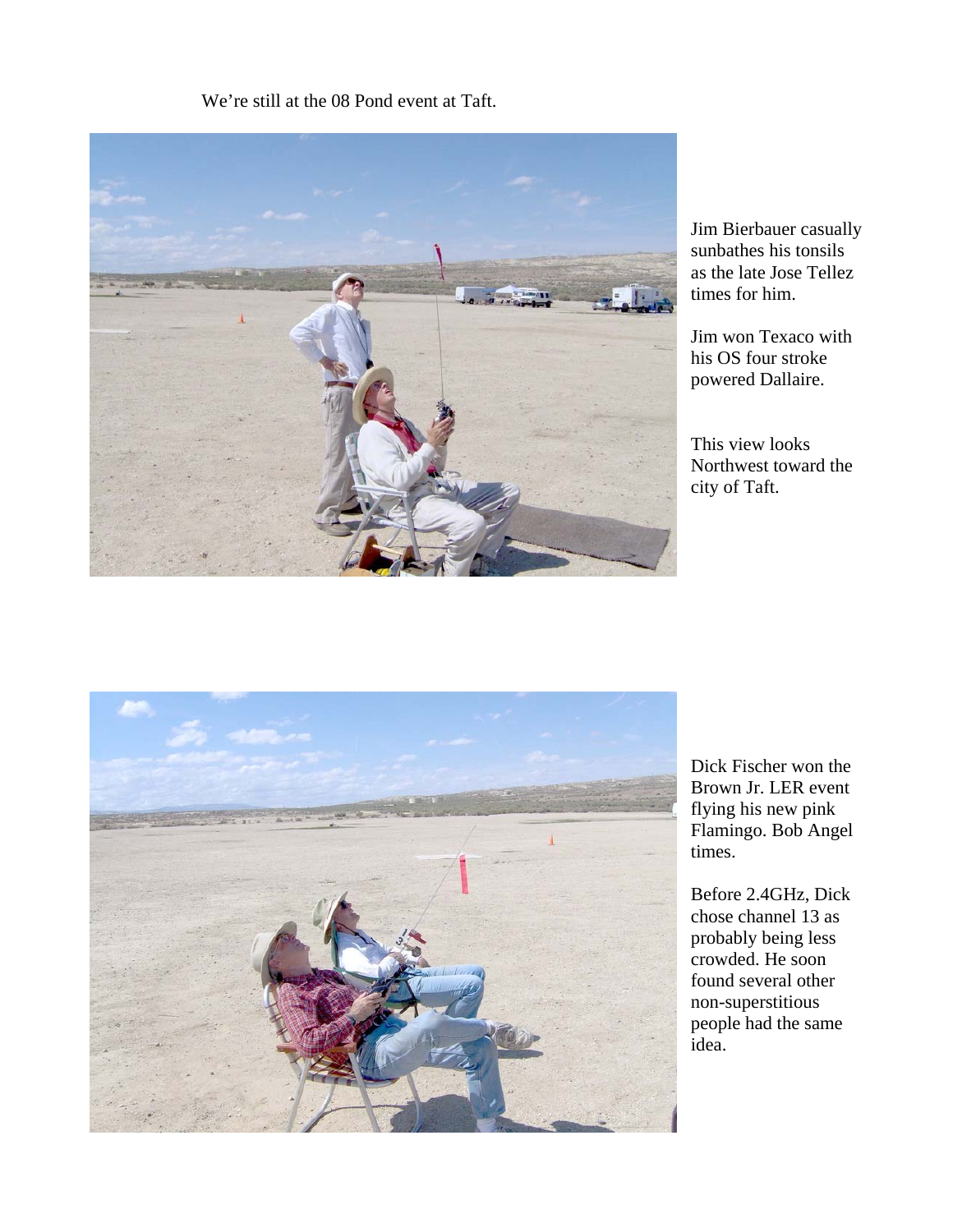**DIESELS:** This issue just sort of fell into an engine theme, so we'll continue with some diesel information mostly gleaned from a series of posts on SAM Talk a while back.

 Diesel guys know most of this, so it's for the casual diesel user such as me, who has only bench run a few of the little stinkers. The ether used in diesel fuel is almost impossible to keep in the can. I have an outside fuel storage area consisting of plastic storage boxes half buried in the ground to help maintain even temperature. Despite keeping can lids tight, I smell a whiff of ether every time I open the container lid where the diesel fuel is stored.

 Diesels are often hard to start for beginners. You not only need general diesel familiarity, but also familiarity with the peculiarities of each engine. Very often, just adding some ether to the fuel mix will bring instant success. Unless you're an FAI team racer, diesel mixes are like sort of like soup in that the precise amount of ingredients isn't critical.

 Government regulations have made ether very hard to obtain. However there are spray cans of starting fluids on the market for big diesel engines that contain mostly ether. Jack Hiner, a seasoned diesel man mixes his own fuel and wrote this message:

"I use John Deere starting fluid reported to be 80% ether. I guess the other 20% is propellant and upper cylinder lube? I turn the can upside down and spray out the propellant. Then put the can in the freezer to slow down the ether molecules. Next take outside and punch two holes with an awl in the top around the rim 180 degrees apart. One hole as a breather the other to pour out the ether. Pour in a container for mixing. You will get about 8 ounces. Best to have the lube and kerosene handy so you can mix right away. Much less volatile that way. For ignition improver I use a product from Dr. Diesel, also known as Eric Clutton. He lives in Tennessee and sells PAW diesels and some CS replica diesels. I see him at the Toledo R/C Trade Show in April and get fuel, fuel line and ignition improver there. Sometimes he shows up at the Muncie SAM Champs." Jack

A basic fuel mix often recommended for beginners is equal parts each of kerosene (the basic diesel fuel), plus ether, plus oil. This is just for reference, as the best plan is just to order pre-mixed from a fuel maker. But even then, added ether is often needed, either because the fuel maker skimped on the ether or some has escaped after you've had it for a while. I've not mixed diesel fuel, but I've had a small supply of ether on hand and had to add a little at times to get a diesel started. But I don't know why you couldn't just shoot a little spritz directly from the spray can into your fuel supply.



Here is Alfredo Herbon's solution to keeping ether contained. He solders brass fittings made for household natural gas lines onto a clean can.

I'm not sure from the photo just what the final seal fitting is, but a trip to the hardware store would probably solve the problem.

The fittings available in Alfredo's home country Of Argentine might be a little different than what we have locally anyway.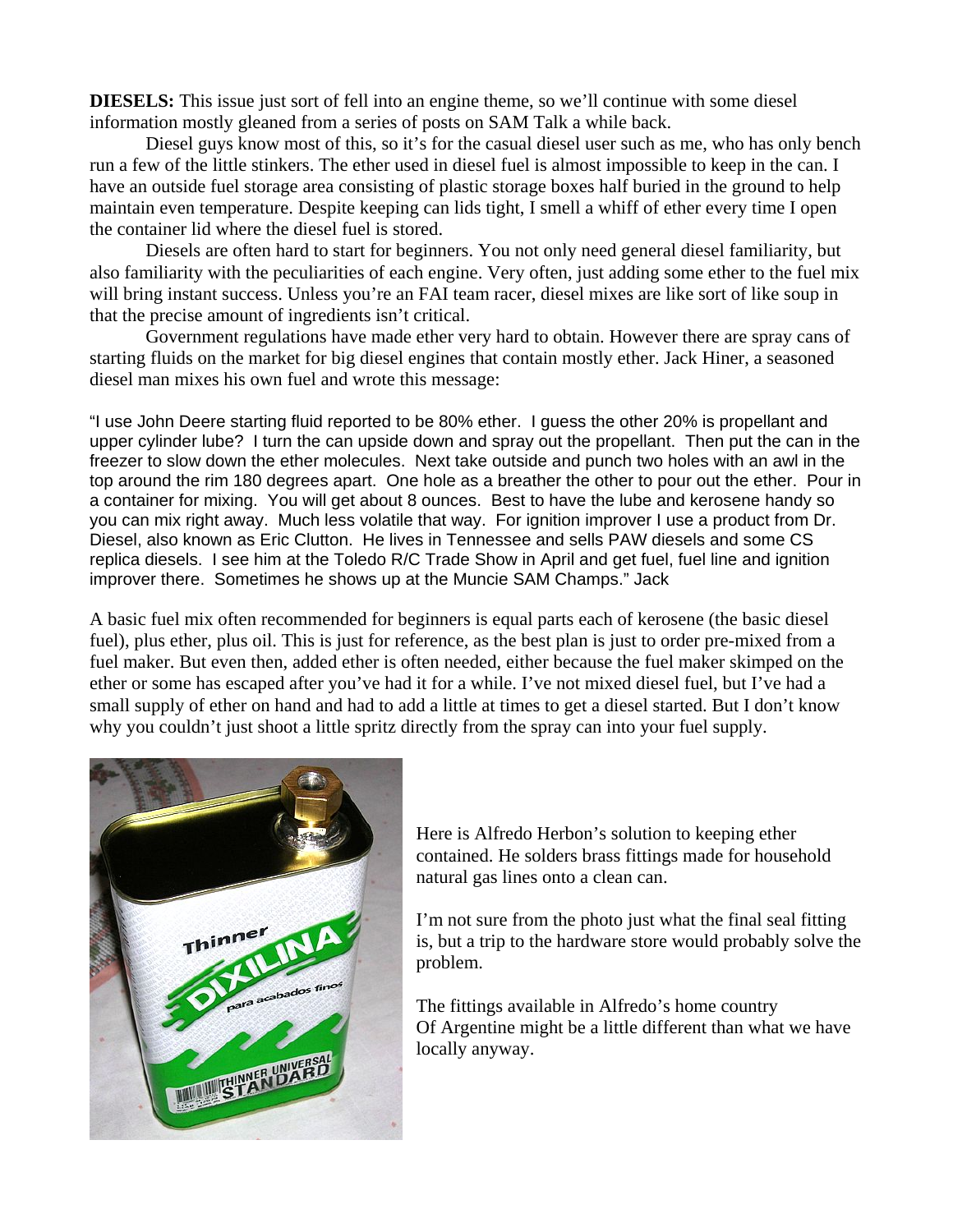## **DAVE HARDING** posted this on SAM Talk during the diesel discussions:

"Here is one for you (us!) diesel guys. One of the things that annoy me using diesels for Texaco is having to increase the compression to start and warm up and then unscrewing to finding the warm setting. My MVVS 61 requires about three whole turns to start and incrementally backing off to the flight setting. It is easy to get lost and be half a turn off if you are anxious to launch.

Well, Bob Angel published a picture of a European MVVS Texaco model in his SAM 26 newsletter (from somewhere in Europe via Bob Slater!). In addition to all the usual tricks used by these keen diesel Texaco flyers is they paint one side of the compression screw (Tommy bar as we say in England) so you can't be half a turn out.

 In the Euro SAM RC Champs the fuel allotment is about half the SAM US rule and these guys run their engines so close to the edge they run them for as much as half an hour, checking the temperature and rpm to get the stable run before stopping, fueling and launching.

 My last year's Euro plan was to fly the Giant with the MVVS diesel and Tiziano Bortolai, one of the very competitive Texaco flyers, was to provide my fuel. He told me that because the field was at 2000 ft he wasn't sure the best blend so would provide two different mixes with differing quantities of ether. Shame we had to waive off but maybe some time in the future we can complete the plan. Ed and Mary Hamler are already organizing the Rhine river cruise to Budapest for the 2013 event!

**BATTERY CHARGING ODDITY:** My main fast charger is a Hobbico Ack-U-Cycle. I like it because you program in the number of cells in the circuit, rather than letting it figure that out for itself. This seems safer to me, especially in dealing with potentially hazardous lithium cells. But the downside is it's up to you to correctly inform it of the number of cells, or you're still in trouble. The charger had never had a hiccup of any kind until recently.

One of my three cell ni-cd ignition batteries showed low voltage on the ESV, as if one cell was expiring early. I put it on charge at a moderately high rate and it finished very quickly with a small handful of MAH pumped in. Another check on the ESV showed pretty much full voltage. That didn't seem right, so I re-started the charge at a lower rate and it cooked for quite a while, pumping in lots more little MAH's. What apparently happened was that when the weak cell came up to voltage rather quickly, the charger decided that was a peak event and stopped the charge.

Had I not have checked the voltage on the ESV, and re-set the charger the battery would have dropped voltage in use very quickly. In the case of an ignition battery it would have just been a pesky inconvenience followed by troubleshooting expedition. But if that happened with the receiver battery, things could get messy. I'll consider replacing that ignition battery sometime soon.

**FOUR STROKE PROBLEM SOLVED:** At last Saturdays' flying session, Jim Bierbauer's new or near new Magnum 52 four stroke engine was cranky and unreliable. It would start and run with a drifty needle valve setting and quit suddenly at any time. So we set about with the usual guessing games about fuel, fuel feed problems, cold plug etc. Four strokes often run cold, and a hot plug is a near necessity. Jim put the glow lighter on and off while the engine was running and there was no noticeable difference. That proved the plug was in the correct heat range.

 Then Don Bishop dug into his tools for the correct wrench to pull the valve cover. He and Jim found the intake valve had no clearance, so they loosened it and that fixed the problem. Once again we found a problem that seemed to have originated at the factory. This seems to have become more common lately, at least among our localized group. Factory manuals recommend rechecking clearance on four strokes, but that should only be needed after reasonable running time.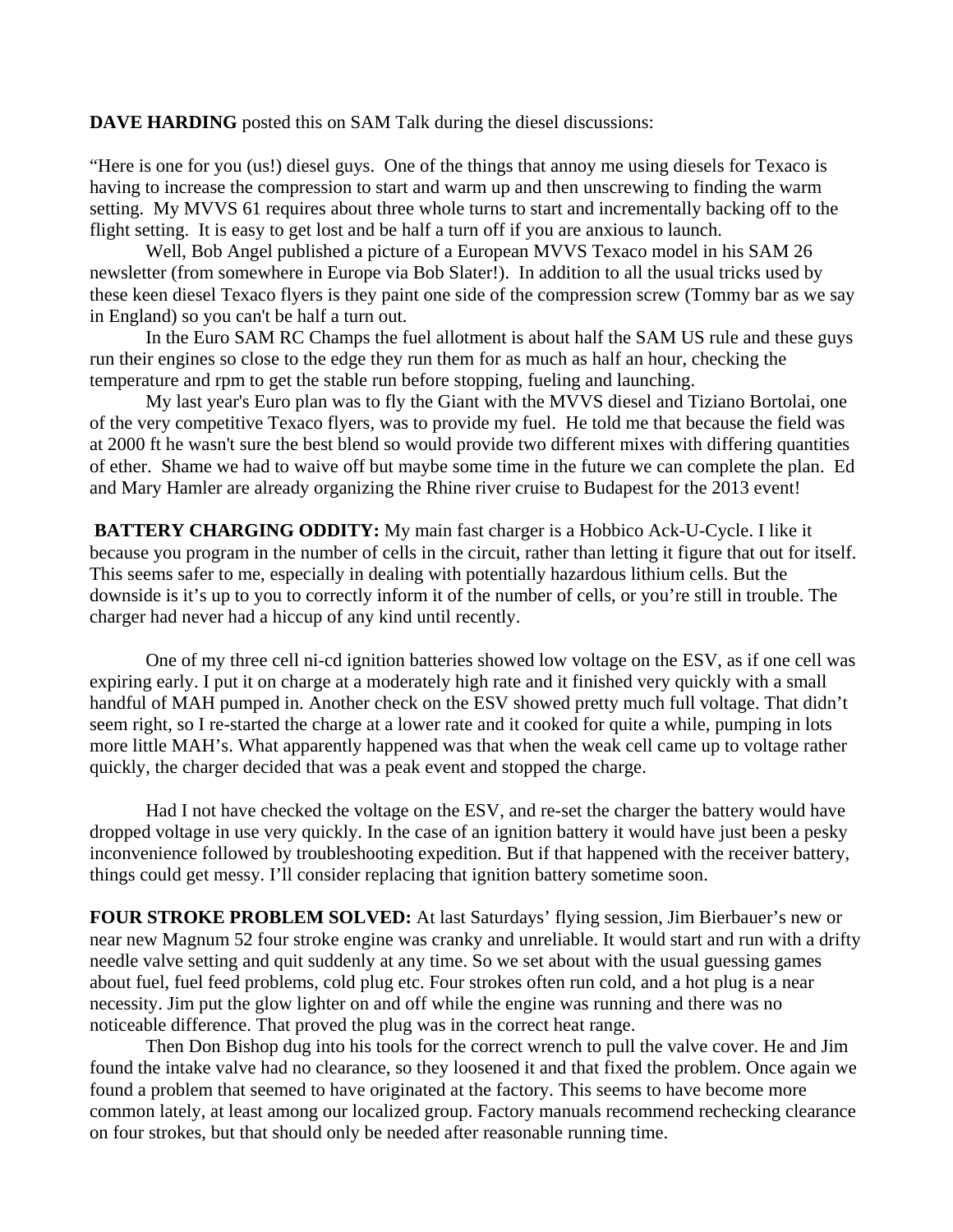**I MISS JOE WAGNER:** Joe retired from writing the bi-monthly Engine Shop column for Model Aviation. Eric Henderson, the new columnist came aboard with the June 2011 edition. I don't know Erics' age, but he's obviously younger than Joe and most of us. So we can expect articles more in tune with modern back and forth type flying, including a move toward bigger engines. It's kind of a loss for us old timers, but a necessary move for the publication.

In his August 2011 column, Eric was discussing gasoline and methanol fuels, and states "I am unaware of any model engines that use both types because of the effect of different based fuels on components such as diaphragms, fuel lines and seals."

Obviously we need to get Eric out to a SAM meet for some indoctrination.

**M.A. SUPPLEMENT:** I was just critiquing above, but oddly enough, soon after writing that, some real complaints came across the internet, regarding the supplement that came with the last Model Aviation magazine. I'd just quickly scanned the supplement, and tossed it aside, but now it makes me curious to go back and read it. I just looked it up and the same new guy wrote the engine history article. It sounds like they should have let Joe Wagner review it before going to press. Here's one of the internet posts:

"Anyone else have some concerns re; the authenticity of most of the "history" presented? Seems the contributor should have submitted his treatise to a model engine Historian! Along with all that is missing, what is glaring are the mis-speaks: "In the beginning there were working model engines such as the Atom & Arden .049 gas-ignition engines." News to me! Since neither of those two .099 (both by Ray Arden) existed in the "beginning". More like 1939 for the Mighty Atom (correct designation) and another 9 to 10 years for the Ardens; they came in .099 &.199 cu inch models. Both were later offered in glow plug versions when, Ray's revolutionary Glow Plug came on the scene. No it was not an invention of a mythical mister "Anderson" as our contributor would have us believe! Our author disregards the all the important contributions by pioneers in model engines." Of technical stuff he tells us of the requirement for "big batteries"? Two "AA" cells all that was needed for airborne electric, at least in my own free flight experience flying an Atom powered Strato Streak. Then he misleads us by insinuating the FOSTER. 99 was some sort of milestone or breakthrough development, for of all things; Free Flight! Having gotten to the area where he was heading at the git go he ends up using about 30% of the text area with a poor excuse partial photo of a 4 cyl. O.S. for which no data is given. Must have run out of "History! What planet did he say he was from? Hoping the M.A. Editor gets told of this aberration. Use to be Editors did some editing! Best regards; dd"

Well that was quite a blast. We'll have to cut the new guy some slack and hope the Editor at MA steers him into his more modern era of expertise. Incidentally, the RC history item also received criticism from a guy familiar with early RC. Here are his comments:

"I agree, the R/C history could (also) have used a bit more seasoning. No mention of gas tube receivers, escapements with quick blip throttle control, simple carrier only transmission to operate a relay or the single 27 mHz frequency we shared with citizens band that required a license, tuning of the receiver to the transmitter for each flight, introduction of semiconductors, Ni-Cds replacing primary batteries, etc. A lot of important history left out." RS

And Bob Bennet, the MECA bulletin Editor also weighed in as follows.

"Needless to say, the MECA people were appalled, both at the engine history and the r/c history as well. The MECA president interacted with the AMA and I think the effort is to be rewritten and published in Model Aviation." RB